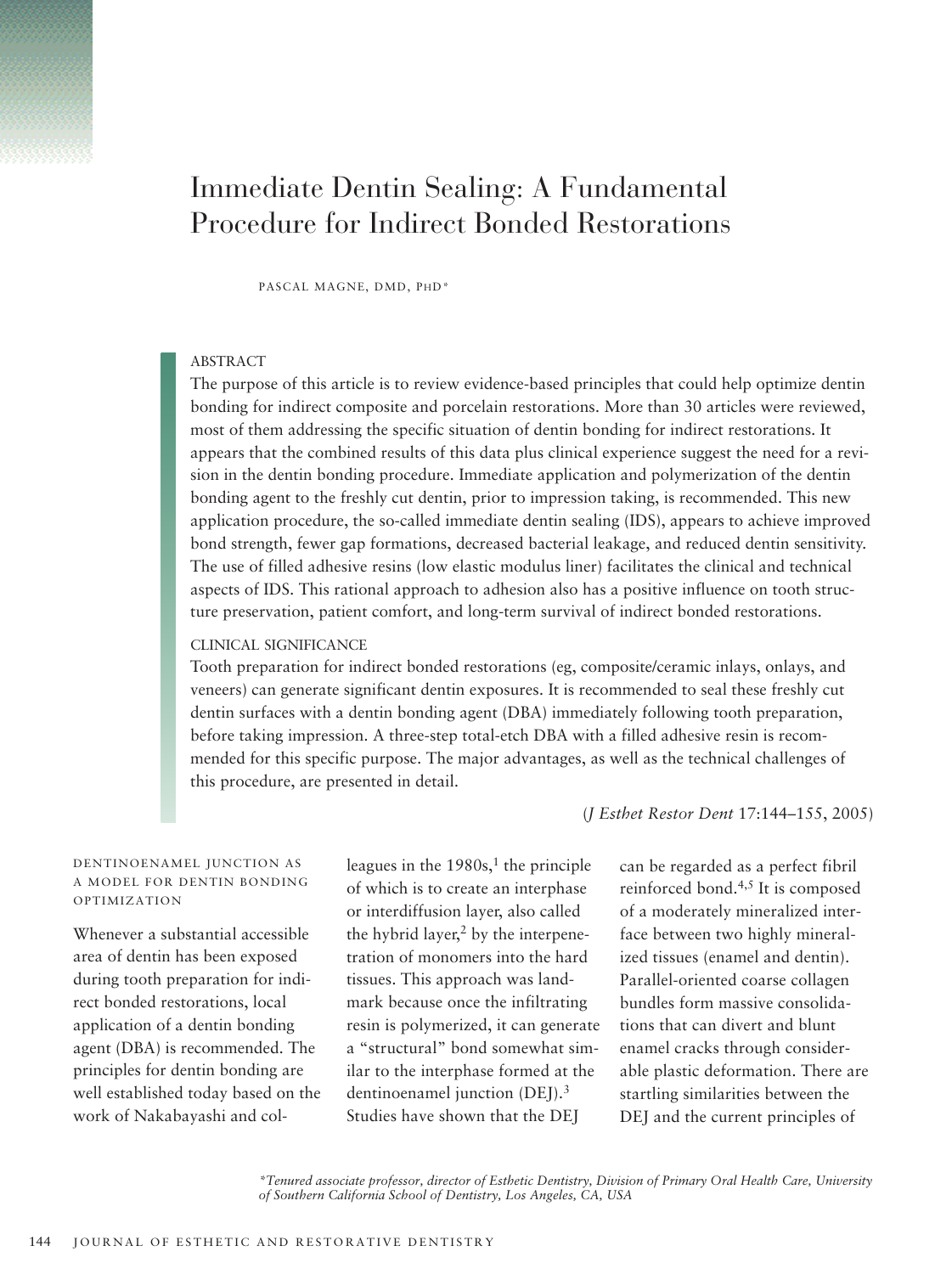dentin-resin hybridization. Both can be considered complex interphases (fibril reinforced) and not simple interfaces. Consequently, the clinical performance of present-day DBA has significantly improved, allowing adhesive restorations to be placed with a highly predictable level of clinical success. Simulation of the DEJ by dentin hybridization has proved to set a new reference for the optimization of dentin bonding procedures and opens a wide window of opportunities to the biomimetic and conservative restoration of teeth using bonded porcelain as an enamel/DEJ substitute.<sup>6</sup>

# EVIDENCE-BASED CLINICAL APPLICATION OF DBA FOR INDIRECT BONDED RESTORATION

The clinical significance of successful dentin bonding is particularly strong in the case of indirect bonded porcelain restorations (BPRs) such as inlays, onlays, and veneers because the final strength of the toothrestoration complex is highly dependant on adhesive procedures. Longterm clinical trials by Dumfahrt and by Friedman showed that porcelain veneers partially bonded to dentin have an increased risk of failure.7,8 Recent advances in the knowledge database for DBA application suggest that these failures can likely be prevented by changing the application procedure of the DBA. In fact, there are basic principles to be respected during the clinical procedure of dentin-resin

hybridization, the most important of which are related to problems of (1) dentin contamination and (2) susceptibility of the hybrid layer to collapse until it is polymerized. These essential elements when considered within the frame of indirect bonded restorations, especially BPRs, lead to the conclusion that dentin could be sealed immediately after tooth preparation, the so-called immediate dentin sealing  $(IDS<sup>9</sup>$ , prior to impression taking. There are at least four rational motives and several other practical and technical reasons supporting IDS.

- 1. Freshly cut dentin is the ideal substrate for dentin bonding. Most studies on DBA bond strength use freshly prepared dentin. However, in daily practice, teeth have to be temporarily protected for the patient's functional and esthetic needs. In 1996 and 1997, Paul and colleagues raised the concern that dentin contamination owing to provisionalization can reduce the potential for dentin bonding.10–12 Their research demonstrated that significant reductions in bond strength can occur when simulating dentin contamination with various provisional cements compared with freshly cut dentin. They did not simulate additional contamination sources such as saliva and bacterial leakage, which will be discussed later. In practice, freshly cut dentin is present only at the time of tooth preparation (before impression).
- 2. Precuring of the DBA leads to improved bond strength. In most studies on DBA bond strength, the infiltrating resin and adhesive layer are usually polymerized first (precuring), before composite increments are placed, which appears to generate improved bond strength when compared with samples in which DBA and the overlaying composite are cured together.<sup>13,14</sup> These results can be explained by the collapse of the uncured dentin-resin hybrid layer caused by pressure during composite placement or seating of the restoration.<sup>15–17</sup> The hybrid layer may be weakened superficially as a consequence of the lower resin content of the compacted collagen fibers. This hypothesis is supported by the fact that structural defects and an intrinsic weakness of the hybrid layer have been shown to be associated with handling conditions of the DBA.<sup>18</sup> Precuring the DBA is fully compatible with the direct application of composite restorations; however, it raises several issues when applied during the luting of indirect bonded restorations. Cured DBA thicknesses can vary significantly according to surface geometry, on average 60 to 80 µm on a smooth convex surface and up to 200 to 300 µm on concave structures such as marginal chamfers. $16,19$ As a result, applying and curing the DBA immediately before the insertion of an indirect compos-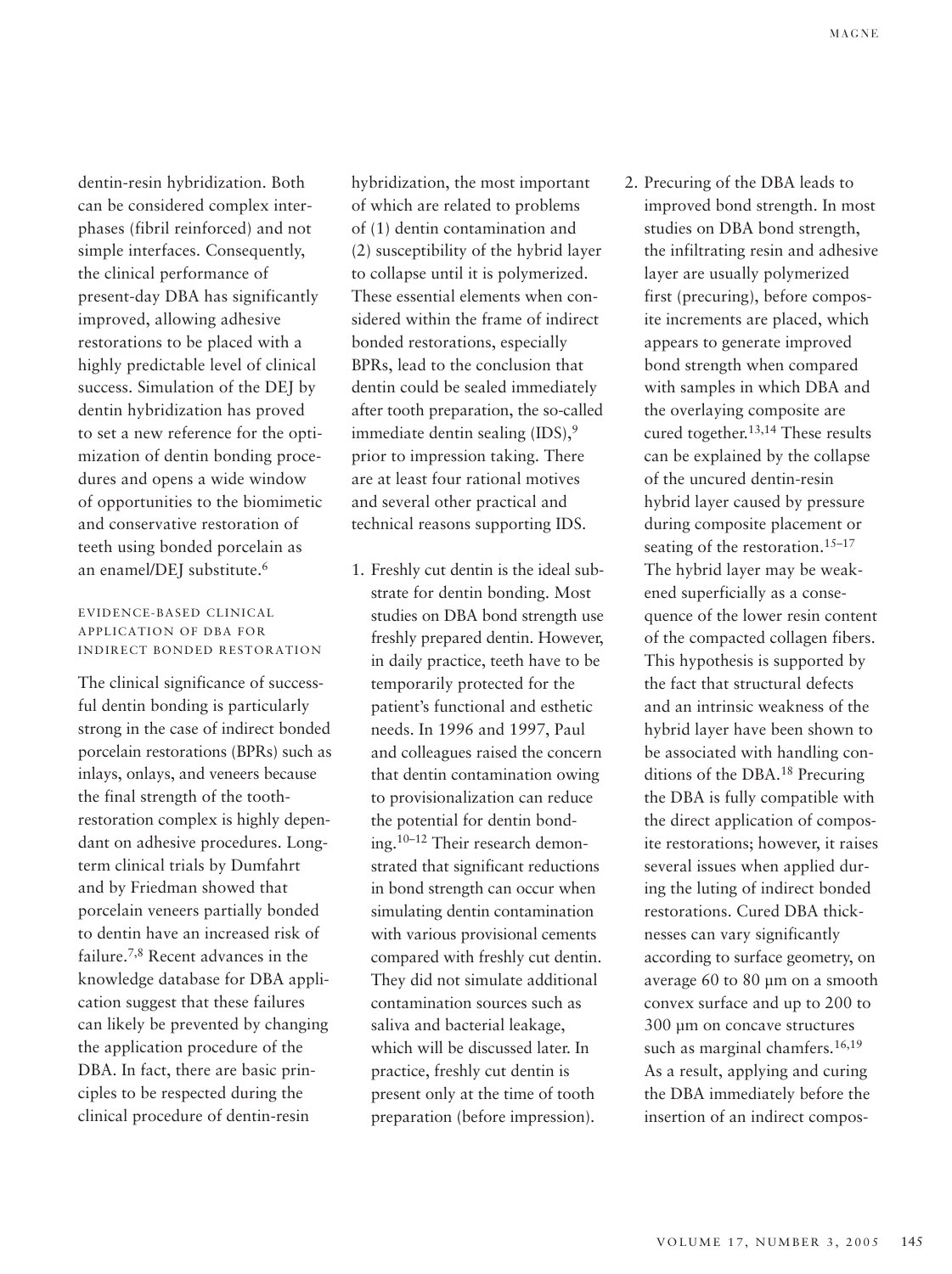ite or porcelain restoration could interfere with the complete seating of the restoration. Practically speaking, it is therefore recommended that the adhesive resin be kept uncured before the restoration is fully seated. This, in turn, generates at least two significant problems: (1) while the restoration is being inserted, the outwardly directed flow of dentinal fluid dilutes the bonding agent and blocks microporosities into which the resin otherwise would have penetrated $20,21$ ; and (2) the pressure of the luting composite during the seating of the veneer can create a collapse of demineralized dentin (collagen fibers) and subsequently affect the adhesive interface cohesiveness.15–17 It has been proposed that the adhesive layer be thinned to less than 40 µm to allow for precuring (before the insertion of the restoration); however, because methacrylate resins show an inhibition layer up to 40 µm when they are light cured,<sup>22</sup> excessive thinning can prevent the curing of light-activated DBAs. All the aforementioned issues can be resolved if eventual dentin exposures are sealed immediately, the DBA being applied and cured directly after the completion of tooth preparations, before the final impression itself, which has been confirmed to generate superior bond strength<sup>23,24</sup> and fewer gap formations.16,25 The resulting interphase could potentially better withstand long-term exposure to thermal and functional loads compared with the same adhesive being applied and cured together with the restoration.

- 3. Immediate dentin sealing allows stress-free dentin bond development. Dentin bond strength develops progressively over time, probably owing to the completion of the copolymerization process involving the different monomers. Reis and colleagues showed significant increases in bond strength over a period of 1 week.<sup>26</sup> In directly placed adhesive restorations, the weaker early dentin bonding is immediately challenged by the overlaying composite shrinkage and subsequent occlusal forces. On the other hand, when using IDS and indirect bonded restorations, because of the delayed placement of the restoration (intrinsic to indirect techniques) and postponed occlusal loading, the dentin bond can develop without stress, resulting in significantly improved restoration adaptation.<sup>27</sup>
- 4. Immediate dentin sealing protects dentin against bacterial leakage and sensitivity during provisionalization. Based on the fact that provisional restorations may permit microleakage of bacteria and subsequently dentin sensitivity, in 1992 Pashley and colleagues proposed sealing dentin in crown preparations.<sup>19</sup>

This idea proves even more useful when using bonded porcelain restoration (eg, veneers) given the specific difficulty to obtain sealed and stable provisionals. An in vivo study confirmed the ability of different primers to prevent sensitivity and bacterial penetration when preparing for porcelain veneers.28

# **Practical and Clinical Facts Supporting IDS**

The following practical and clinical facts account for the use of IDS:

- Patient comfort. Patients experience improved comfort during provisionalization, limited need for anesthesia during definitive insertion of the restorations, and reduction of postoperative sensitivity.<sup>19,28</sup>
- Maximum tooth structure preservation. When used on full-crown coverage preparations and combined with glass ionomer or modified-resin cements, IDS can result in significantly increased retention, exceeding the cohesive strength of the tooth.29 IDS can therefore constitute a useful tool for improving retention when dealing with short clinical crowns and excessively tapered preparations. Provided that optimal adhesion is achieved also at the inner restoration surface (eg, porcelain etching and silanization, as in the case of inlays, onlays, and veneers), traditional principles of tooth preparation can be omitted and significantly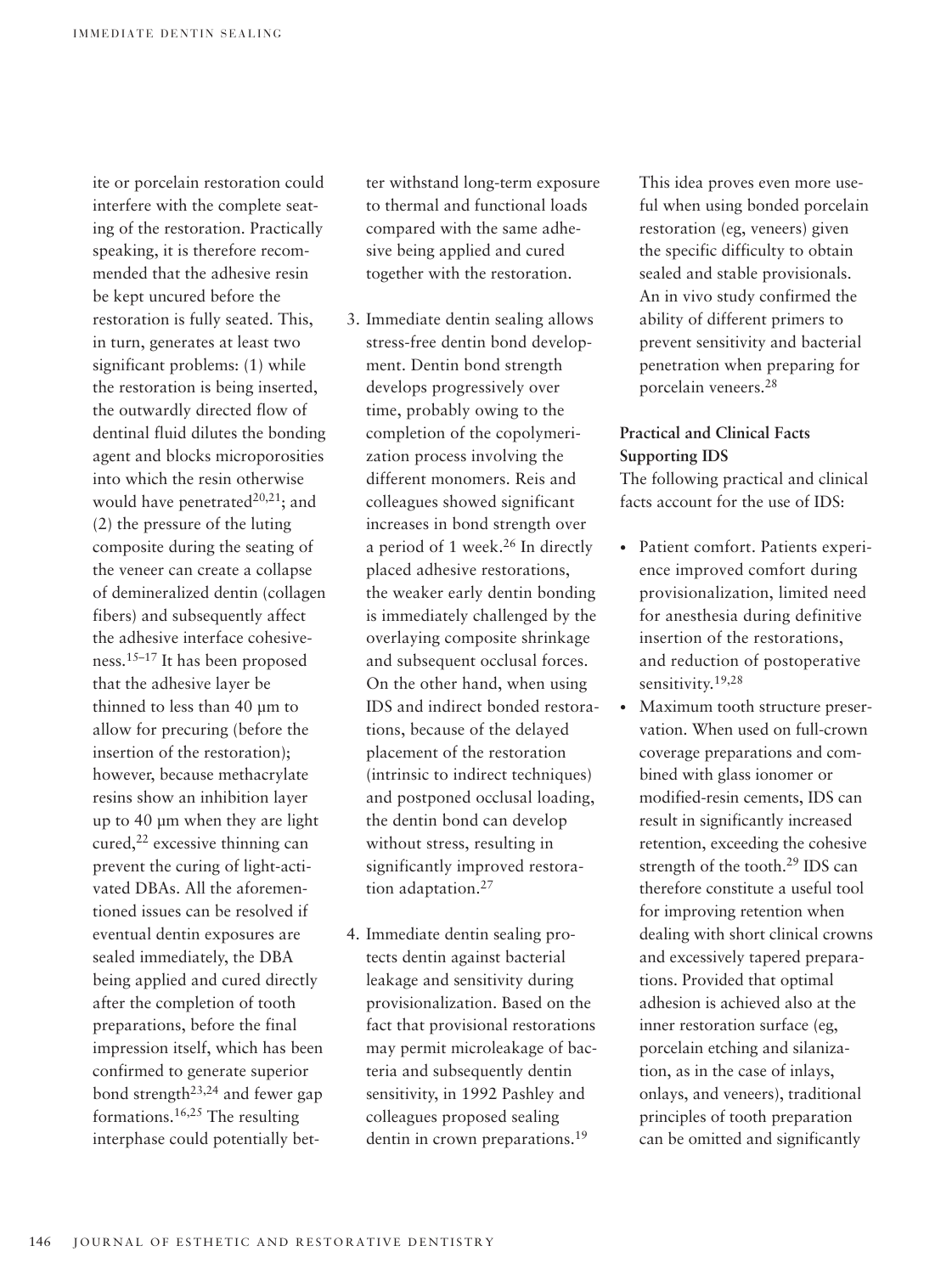more conservative tooth structure removal is enabled (Figure 1).30

• Systematic use of light-activated DBA. When applying IDS, owing to the direct and immediate curing mode, light-activated DBAs can be used. Without IDS, the use of dual-cure DBA to ensure complete curing through the restoration might be required.

The knowledge database about dual-cure resins is limited, and, therefore, they should not be the first choice as a luting material. The formulation of dual-cure materials is known to represent a balance between high levels of polymerization in all aspects of the restoration and color instability owing to amine degradation.<sup>31</sup> Therefore, either the mechanical characteristics or esthetic properties might be compromised.

• Separate conditioning of enamel and dentin. As IDS is performed primarily on exposed dentin surfaces, the operator can focus on the "wet bonding" to dentin (in cases of total etching), whereas enamel conditioning can be per-



*Figure 1.* A, *Clinical situation after the placement of four bonded porcelain restorations (veneer type) on the four vital maxil*lary incisors, rehabilitating not only esthetics but also function and mechanical integrity of anterior teeth. B, Preoperative situ*ation: severe case of localized erosion and wear with marked and multiple dentin exposures. Such a case is definitely not a contraindication for a conservative approach with bonded porcelain restorations (facial veneer type IIIB according to Magne P, Belser U. Evolution of indications for anterior bonded porcelain restorations. In: Magne P, Belser U, eds. Bonded porcelain restorations in the anterior dentition—a biomimetic approach. Chicago: Quintessence Publishing Co., 2002:129–176), provided that dentin exposures are sealed immediately after tooth preparation.* C, *Clinical view just prior to final impression. Note the immediately sealed facial dentin surfaces (smooth texture of sealed dentin on all four incisors), a key element in the long-term success of indirect bonded restorations. Palatal surfaces were left intact and unprepared.* D, *The 1-year follow-up radiographs show a perfectly stable situation.*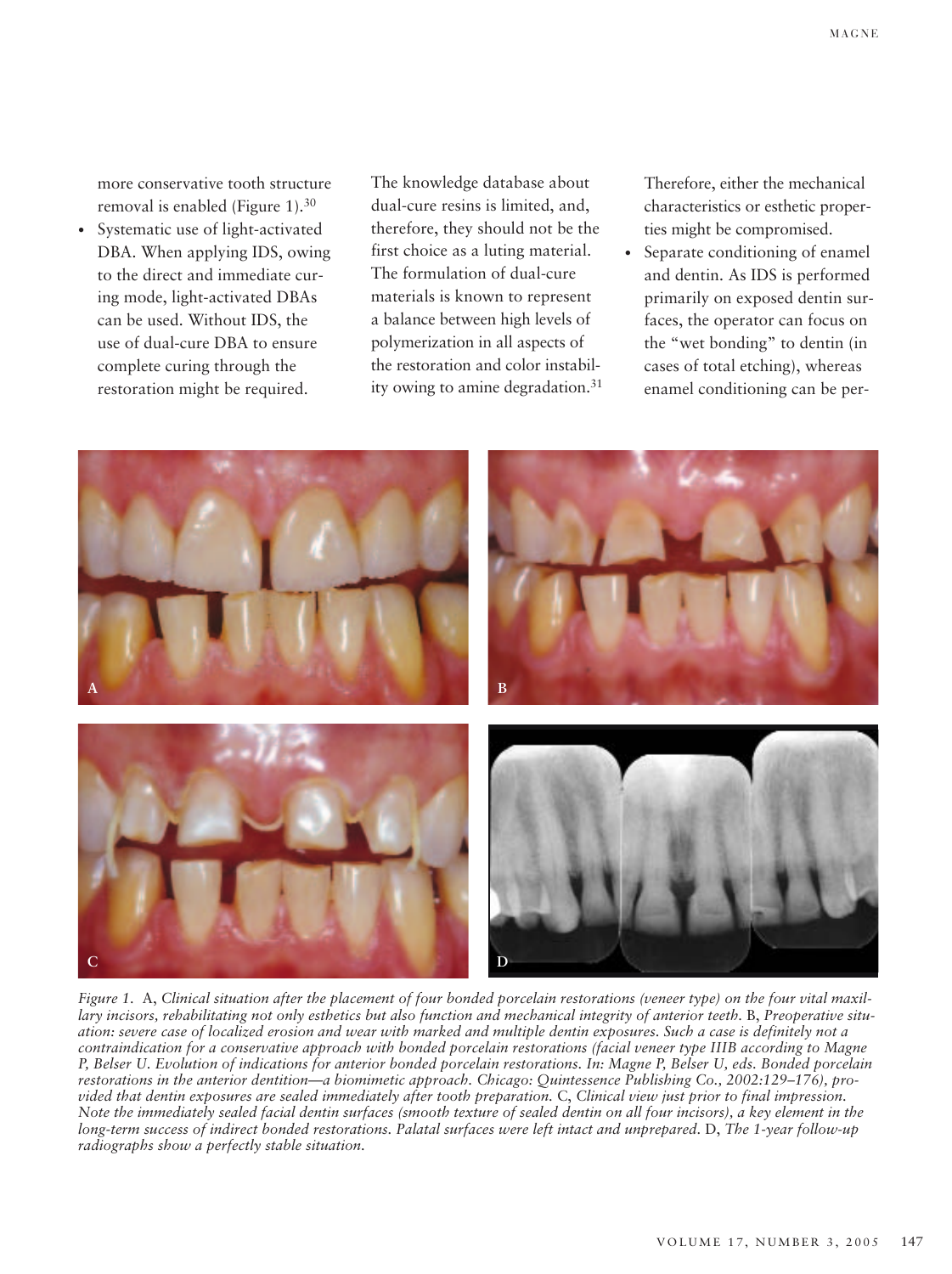formed separately at the stage of final restoration placement (see step-by-step procedure below).

# PRACTICAL CONSIDERATIONS

## **Dentin Identification**

The first technical step for the application of IDS is the identification of exposed dentin surfaces. A simple but efficient method is to proceed to a short etching (2–3 s) and thorough drying of the prepared surfaces. Dentin can be easily recognized because of its glossy aspect, whereas enamel is frosty. It goes without saying that after this initial etch, the dentin surface must be reprepared (eg, a slight roughening with a diamond bur) to expose a fresh layer of dentin and re-etched before the application of the DBA.

#### **Preparation Depth**

As mentioned earlier, DBA thicknesses can reach several hundred micrometers when applied to concave areas.<sup>19</sup> When using IDS, the additional adhesive layer can sometimes negatively affect the thickness of the future restoration. This is particularly evident in the case of porcelain veneers and in the presence of gingival margins in dentin (Figure 2). When margins terminate in dentin, a marked chamfer (0.7–0.8 mm) is recommended to provide adequate margin definition and enough space for the adhesive and overlaying restoration (see Figure 2A–C). A shallow chamfer would cause the adhesive resin to pull over the margin and compromise both margin definition and

porcelain thickness.9 In other axial locations, confined and superficial dentin exposure gives only a limited space for the restorative materials, including the bonding agent. The application and curing of the DBA would significantly reduce the space left for the ceramic buildup. Considering that a low ratio of ceramic to luting agent thickness can negatively influence the stress distribution within the porcelain,  $32,33$  IDS is not indicated for very superficial dentin exposures. On the other hand, deeper preparation surfaces (ie, in the presence of Class IV or V defects or in the case of inlay/onlay/ overlay preparations) can be easily treated with IDS before impression taking because sufficient space is left for the restorative material to maintain a reasonable ratio of thicknesses between the ceramic and the luting agent.

## **Adhesive Technique**

The technique described focuses on the use of the total-etch technique (also called "etch and rinse"), which can include either three-step (separated primer and resin) or two-step (self-priming resin) dentin adhesives. Although there is a tendency to simplify bonding procedures, recent data confirm that conventional three-step total-etch adhesives still perform most favorably and are most reliable in the long term.<sup>34,35</sup>

Etching of the freshly cut dentin (with  $H_3PO_4$  for 5–15 s) must immediately follow tooth preparation (see Figure 2D and E) to avoid saliva contamination. Following rinsing, excess water must be removed. One should be cautious as both excessive drying and excessive wetting can cause an inferior bond owing to demineralized collagen collapse and nanoleakage/water treeing, respectively.36 Accordingly, air drying should be avoided. Excess moisture removal can be achieved by use of suction drying (negative air pressure) (see Figure 2F and G) without applying positive pressure to demineralized dentin.

The next steps can include the application of either the primer (three-step systems) or the selfpriming resin (two-step systems). Practically, the separate primer application should be favored (see Figure 2H–J), not only because of the superior subsequent bond but also because it allows a more accurate placement of the adhesive resin. In fact, the application of a priming agent or self-priming resin often requires a slight brushing motion, which frequently results in the spread of resin above the exposed dentin limits. There are no consequences when using a separate primer as the latter does not create any detectable thickness or layer. Following the suction of the excess solvent (see Figure 2J), the adhesive resin can be placed accurately (eg, with a periodontal probe, as in the case of veneer preparation margins; see Figure 2K–N). On the other hand, the use of self-priming resins generates excesses and may pull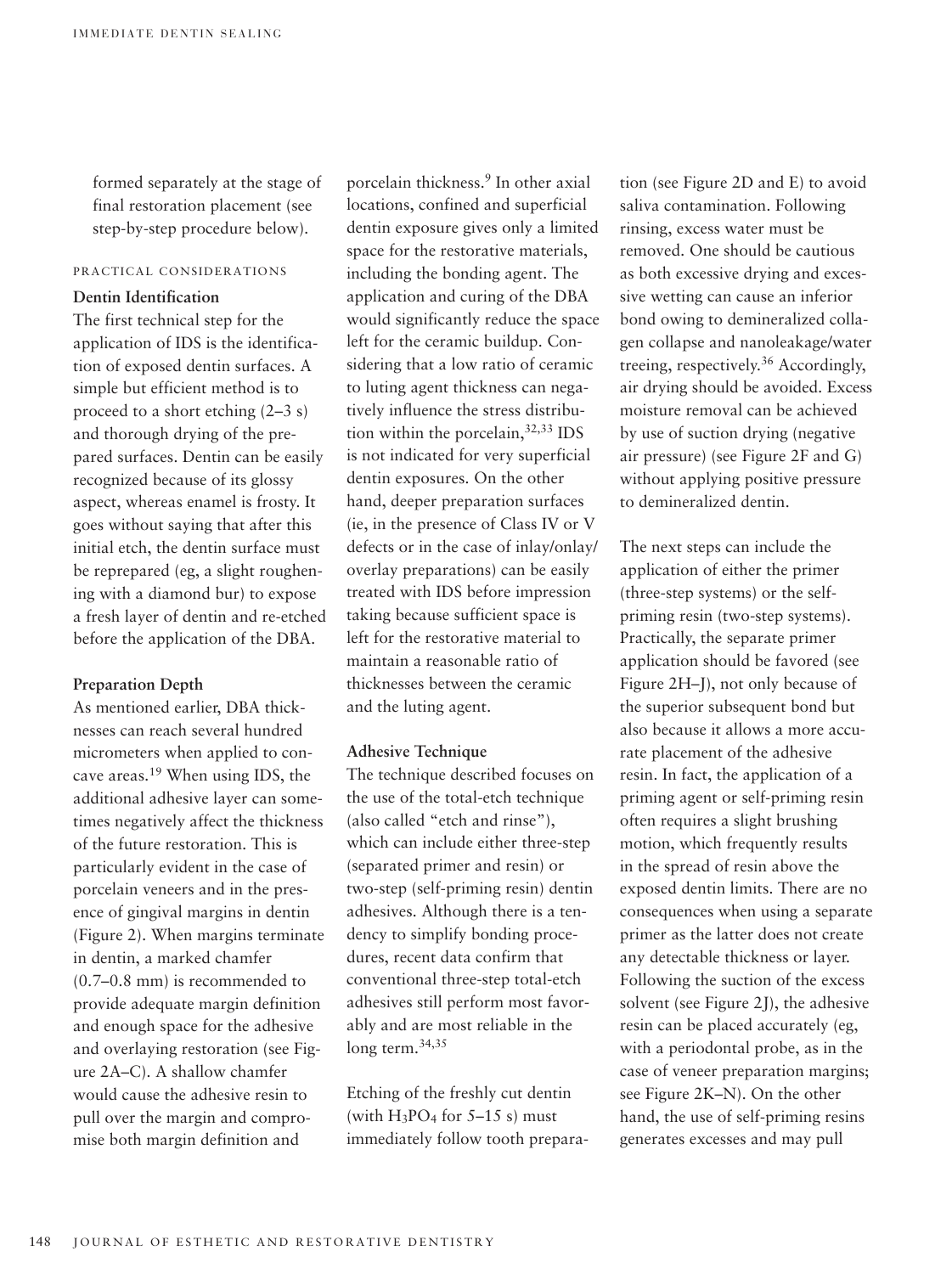over the margin (into the gingival sulcus), requiring additional corrections with a bur, again exposing dentin at the margin.

Following a first curing (regular mode 20 s; see Figure 2O and P), a layer of glycerin jelly (air block) is applied to the adhesive and slightly beyond. Additional curing (regular mode 10 s) of the DBA through a layer of glycerin jelly is recommended (see Figure 2Q) to polymerize the oxygen inhibition layer and prevent interaction of the dentin adhesive with the impression material (especially polyethers). Accurate placement of the adhesive resin is usually confirmed by the removal of the deflection cord as the latter should not adhere to the margin (see Figure 2R and S).

#### **Caution with Provisionalization**

Sealed dentin surfaces have the potential to bond to resin-based provisional materials and cements. As a result, retrieval and removal of provisional restorations can prove extremely difficult. Tooth preparations must be rigorously isolated with a separating medium (eg, a thick layer of petroleum jelly) during fabrication of the provisional restoration. It is strongly suggested to avoid resin-based provisional cements but to provide mechanical retention and stabilization instead (eg, locking the restoration through additions of liquid resin in palatal embrasures; splinting multiple restorations can also significantly enhance the primary stability of the

provisional restoration). Given the potential exposure of the cured adhesive to the oral fluids as well as the water sorption mechanism,37 it is recommended to keep the provisionalization period reduced to a maximum of 2 weeks.

# **Adhesive Resins: Final Restoration Placement**

Among the most reliable contemporary systems, OptiBond FL (Kerr, Orange, CA, USA) is particularly indicated for the application of IDS because of its ability to form a consistent and uniform layer (about 80 µm when placed over a slightly convex dentin surface) and its cohesiveness with the final luting composite.<sup>16</sup> Especially in the case of posterior bonded restorations, OptiBond FL allows both dentin hybridization and the formation of a low elastic modulus liner (stress absorber) with significantly improved adaptation to dentin.27,38 Just prior to the luting procedures (when placing the final restoration), it is recommended to roughen the existing adhesive resin using a coarse diamond bur at low speed or by microsandblasting. The entire tooth preparation surface can then be conditioned as it would be done in the absence of dentin exposure: H3PO4 etch (30 s), rinse, dry, and coat with adhesive resin. This time, no precuring of the adhesive is indicated because it would prevent the complete insertion of the restoration. Unfilled DBA can also be used to seal dentin; however, one must keep in mind that cleaning and roughening procedures could easily destroy the hybrid layer and reexpose the dentin because of the reduced thickness and stiffness of the adhesive (related to the absence of filler). Surfaces sealed with an unfilled DBA should therefore be cleansed gently with a soft brush and pumice only. In deeper preparations (eg, in posterior teeth), unfilled DBA covered by a thin layer of flowable composite can also be used to achieve IDS. Under no circumstances should the flowable resin replace the use of the unfilled resin because of the insufficient penetration of such resin at the top of the hybrid layer as well as numerous tubules obstructed by filler particles.39

#### **Universal Approach**

The above-described technique is applicable to both anterior and posterior bonded restorations. A typical situation of adhesive onlay preparation following amalgam removal is described in Figure 3, following the same protocol. As in anterior teeth, etching should always extend slightly over enamel to ensure the conditioning of the entire dentin surface (see Figure 3C). In posterior teeth, given the greater average size, depth, and more favorable configuration of most preparations, use of either two-step or three-step DBAs is equally possible (see Figure 3D–F). The clinician, however, should keep in mind that the use of self-priming resins generates more excess resin (owing to the brushing motion), which may pull over the margin and require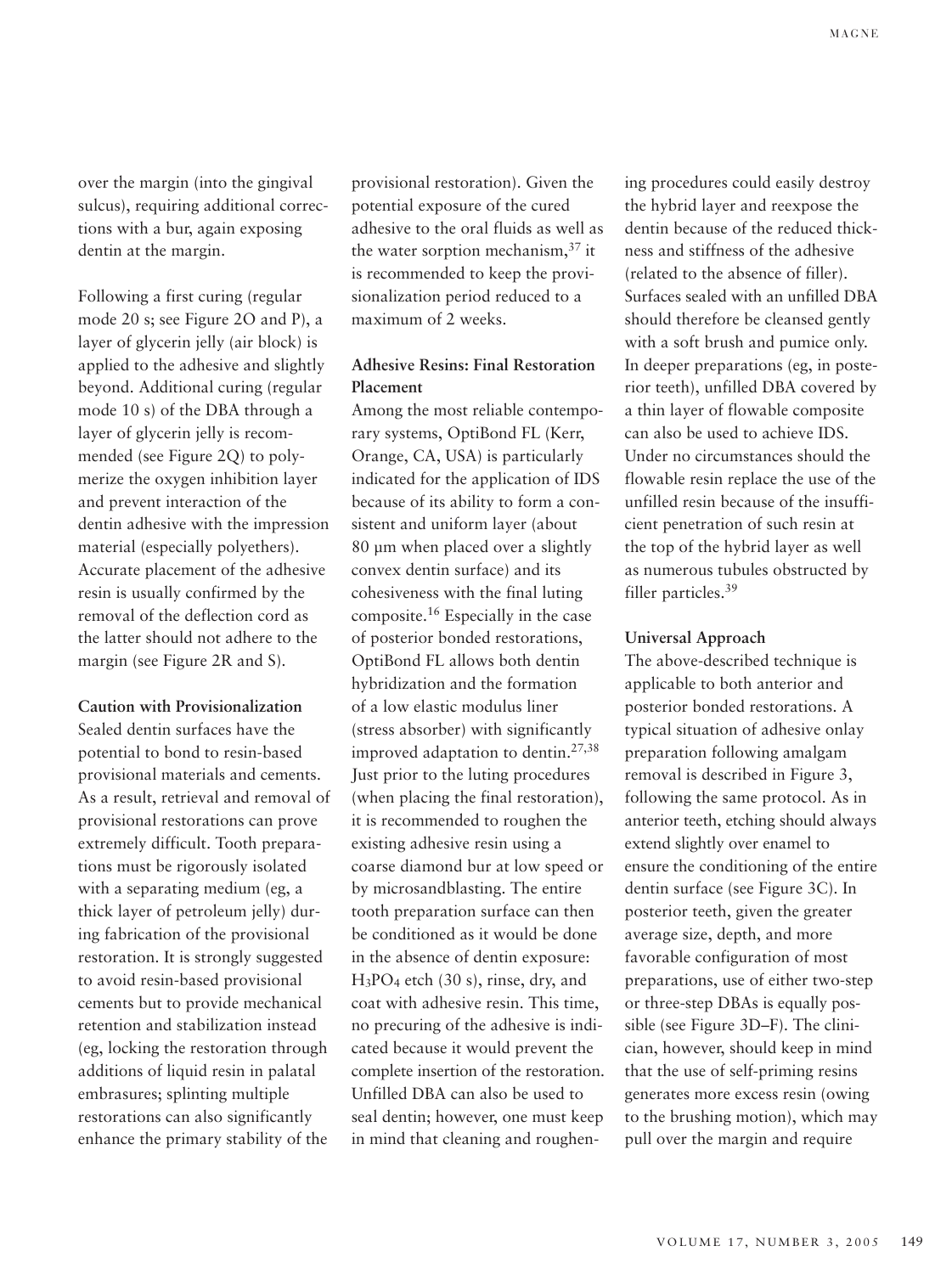

*Figure 2.* A, *Immediate dentin sealing is particularly challenging when dealing with dentin margins in veneer preparations for anterior teeth (*red rectangle *shows the schematic cross-sectional view of gingival dentin margins in images* C, E, G, I, J, L–N, *and* P–S*).* B, *Clinical situation during preparation of eroded teeth. Existing restorations, as well as severe initial erosion and wear, led to the realization of a shoulder facial preparation.* C, *A marked gingival chamfer always facilitates the application of the dentin bonding agent. Immediate dentin bonding would not be possible in the presence of a traditional light chamfer because the adhesive layer tends to pull over the margin, creating a feather-edge finish line and insufficient margin definition.* D *and* E, *Immediately following tooth preparation, uncontaminated dentin surfaces are etched for 5 to 15 seconds (depending on the adhesive system used). It is recommended to extend etching 1 to 2 mm over the remaining enamel to ensure further adhesion of eventual excess resin.* F *and* G, *Following abundant rinsing, excess water is suctioned. Direct contact between dentin and the suction tip must be avoided.* H *and* I, *The priming agent (hydrophilic monomer, eg, bottle 1 in OptiBond FL) is applied to dentin with a gentle brushing motion for at least 20 seconds. Several applications of fresh primer are recommended.*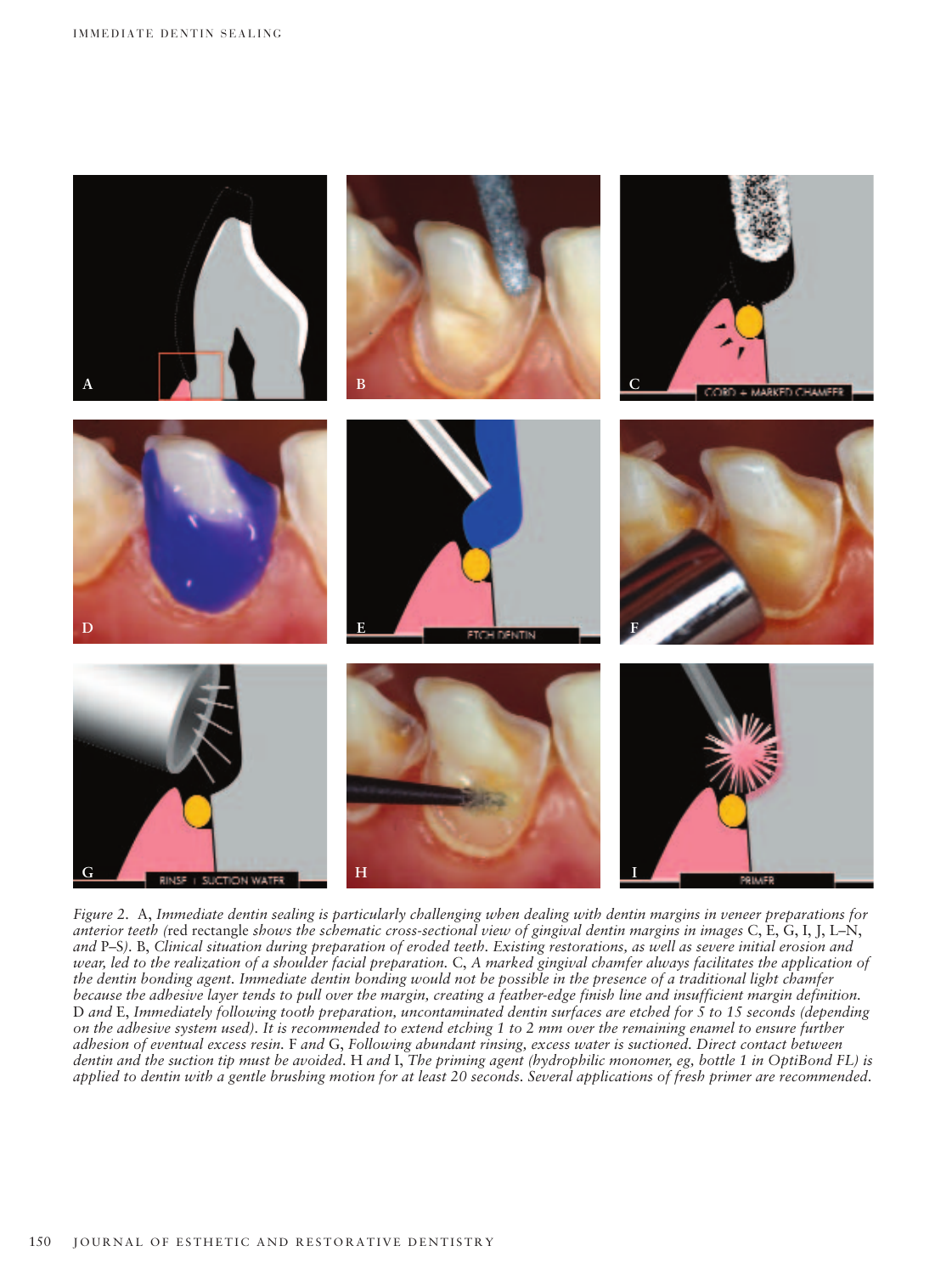

*Figure 2 continued.* J, *The dentin surface is suctioned again to eliminate the solvent (eg, alcohol in the case of OptiBond FL primer) from the priming solution.* K, *The adhesive (eg, bottle 2 in OptiBond FL) is applied with precision using a drop of resin on the tip of a periodontal probe. Direct contact between dentin and the tip of the probe should be avoided. The probe is used to help spread the adhesive to the edges of the exposed dentin.* L, *The adhesive is left to diffuse along the chamfer. The tip of the probe should not approach the margin more than 0.5 mm to avoid pulling of the resin (*red rectangle *shows a magnified view of gingival dentin margins seen in image M).* M, *Because of surface tension phenomenon, the adhesive spreads onto the primed dentin surface but is arrested at the sharp edge of the margin.* N, *Owing to the original deep chamfer, the definition of the margin is not affected by the presence of the adhesive layer.* O *and* P, *The adhesive can be cured, first for 20 seconds.*  Q, *A thick layer of glycerin jelly is applied to the sealed surface and beyond, and another 10 seconds of light curing is applied to polymerize the air-inhibited layer of the resin. Glycerin can be removed easily by rinsing.* R, *In the presence of clean margins, the deflection cord should be removed easily. Excess resin is usually detected at this stage because of adhesion between the tooth and the cord.* S, *The impression is carried out, preferably with a one-step, double-mix technique: low-viscosity material injected onto the preparation (*blue*) and more heavy material from the tray (*purple*).*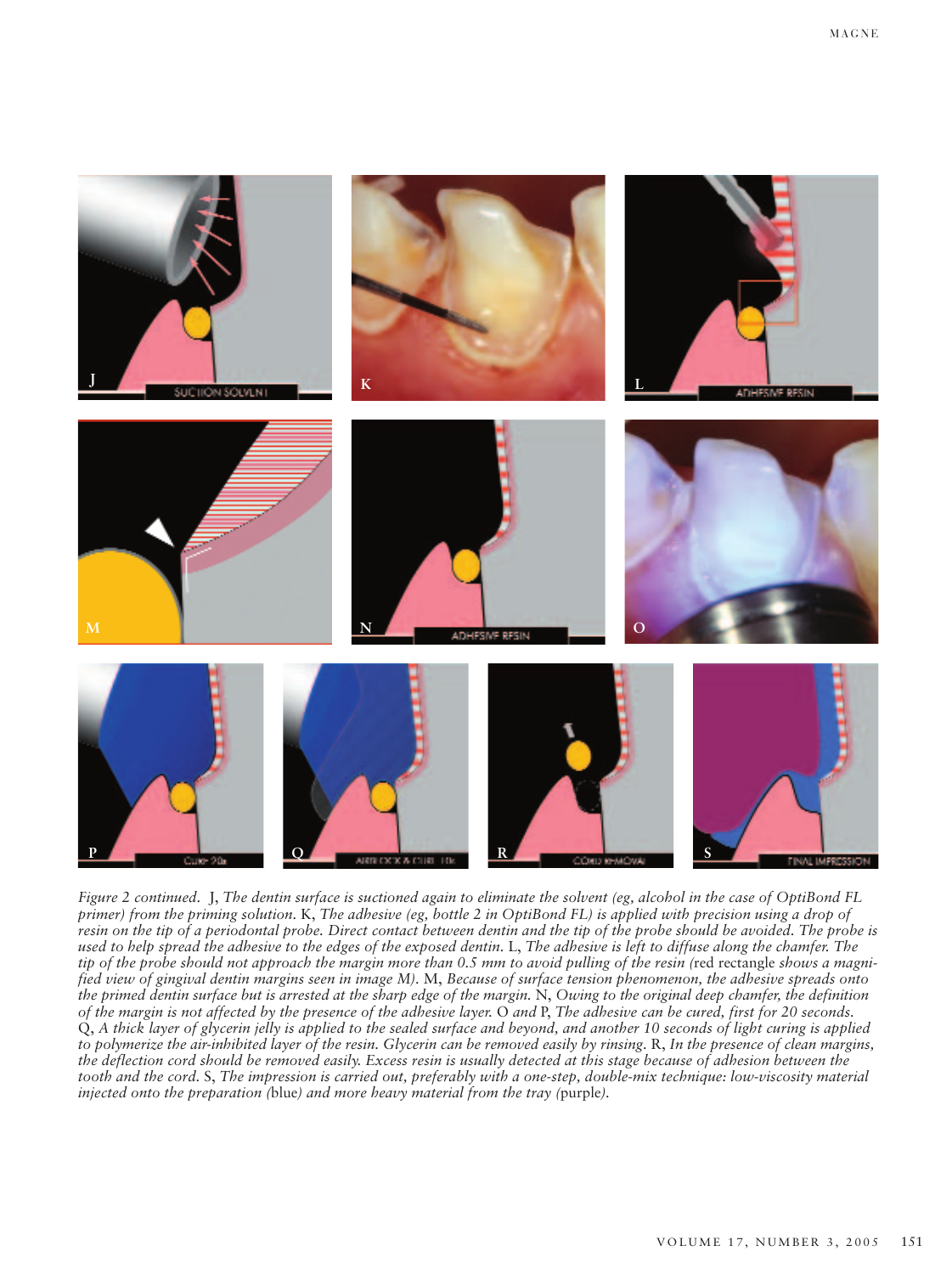

*Figure 3.* A, *Schematic cross-sectional view of the posterior tooth following amalgam/decay removal and simulating partial cusp coverage (*red rectangle *shows the magnified view used for images B–K).* B, *Immediate dentin sealing can be carried out independently of the occlusal enamel margin configuration, and retentive areas can be ignored initially. The application of the dentin bonding agent should always start by freshly cutting the exposed dentin surface.* C, *The freshly cut dentin surface is etched for 5 to 15 seconds (depending on the adhesive system used). It is recommended to extend etching 1 to 2 mm over the remaining enamel.* D, *Following abundant rinsing, excess water is suctioned*. E, *In cavities with enamel margins only, a twostep dentin bonding agent can be used (eg, OptiBond Solo).* F, *The adhesive is cured for 20 seconds*.

additional corrections with a bur. This appears more critical in the case of proximal dentin margins as excess resin into the gingival sulcus might involve repreparation, reexposing dentin at the margin, and the subsequent use of the DBA during restoration insertion.

IDS can be immediately followed by the placement of a base of composite (see Figure 3G and H) to block eventual undercuts and/or to build up excessively deep cavities to maintain reasonable restoration thickness, facilitating the subsequent use of a light-cured composite as luting agent. Following final polymerization of the inhibition layer (see Figure 3I), enamel margins are usually reprepared just prior to final impression to remove excess adhesive resin and provide ideal taper (see Figure 3J and K).

# CONCLUSIONS

Significant evidence from the literature as well as clinical experience indicate the need for a revised application procedure for dentin bonding when placing indirect bonded restorations such as composite/ ceramic inlays, onlays, and veneers. Immediate application and polymerization of the DBA to the freshly cut dentin, prior to impression taking, is recommended. The IDS appears to achieve improved bond strength, fewer gap formations, decreased bacterial leakage, and reduced dentin sensitivity. The use of a filled DBA or the combined use of an unfilled DBA and a flowable composite liner facilitates the clinical and technical aspects of IDS. This concept should stimulate both researchers and clinicians in the study and development of new protocols for the rationalization of adhesive techniques and materials leading to maximum tooth struc-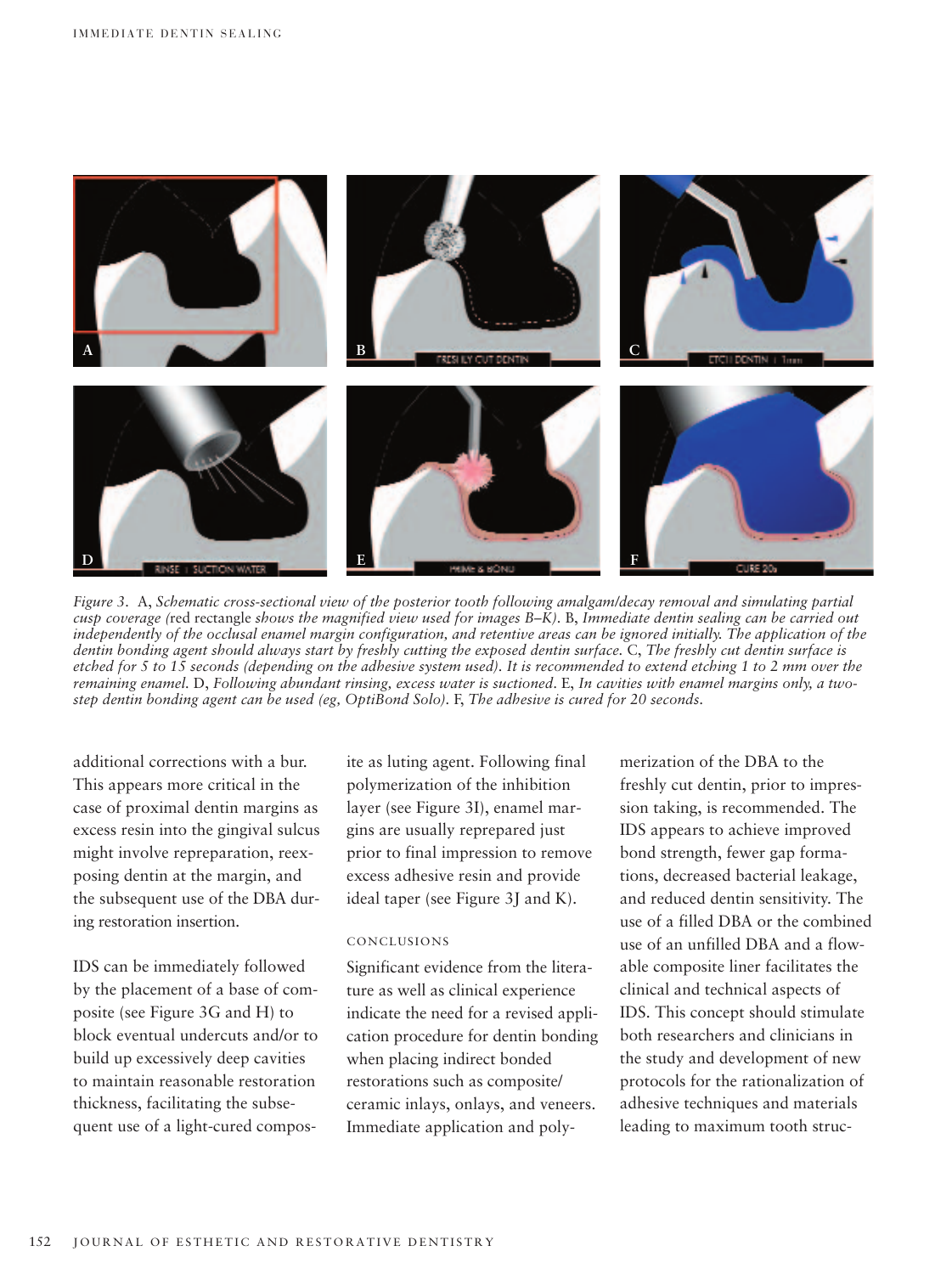

*Figure 3 continued.* G–I, *All eventual dentin undercuts (or deep dentin areas) can be blocked (or built up) with light curing composite, subsequently cured for 20 seconds, air blocked with glycerin jelly, and cured again for 10 seconds*. J *and* K, *Enamel margins are finally reprepared to remove the excess adhesive resin and provide an ideal taper for indirect restorations; this is the last step prior to final impressions. Not blocking the undercuts would have required the removal of much more tooth substance (*red dotted line *in image J). W/CPR = with composite resin.*

ture preservation, improved patient comfort, and long-term survival of indirect bonded restorations.

#### DISCLOSURE AND ACKNOWLEDGMENTS

The author does not have any financial interest in the companies whose materials are discussed in this article.

The author wishes to express his gratitude to Dr. Richard Kahn (Phillip Maurer Tennis professor of clinical dentistry, Division of Primary Oral Health Care, USC School of Dentistry) for helpful discussions as well as a review of the English draft,

to Dr. Nikolaos Perakis (prosthodontist, private practice, Bologna, Italy) for help during the clinical procedures illustrated and to Professor Urs Belser (Chair, Department of Prosthodontics, University of Geneva, School of Dental Medicine) for significant support in the development of all concepts presented here. "In his heart, a man plans his course, but the Lord determines his steps" (*The Bible*, Proverbs 16:9).

#### **REFERENCES**

1. Nakabayashi N, Kojima K, Masuhara E. The promotion of adhesion by the infiltration of monomers into tooth substrates. J Biomed Mater Res 1982; 16:265–273.

- 2. Nakabayashi N, Nakamura M, Yasuda N. Hybrid layer as a dentin-bonding mechanism. J Esthet Dent 1991; 3:133–138.
- 3. Lin CP, Douglas WH. Structure-property relations and crack resistance at the bovine dentin-enamel junction. J Dent Res 1994; 73:1072–1078.
- 4. Lin CP, Douglas WH, Erlandsen SL. Scanning electron microscopy of type I collagen at the dentin-enamel junction of human teeth. J Histochem Cytochem 1993; 41:381–388.
- 5. Magne P, Belser U. Understanding the intact tooth and the biomimetic principle. In: Magne P, Belser U, eds. Bonded porcelain restorations in the anterior dentition—a biomimetic approach. Chicago: Quintessence Publishing Co.,  $2002:23-55.$
- 6. Magne P, Douglas WH. Rationalization of esthetic restorative dentistry based on biomimetics. J Esthet Dent 1999; 11:5–15.